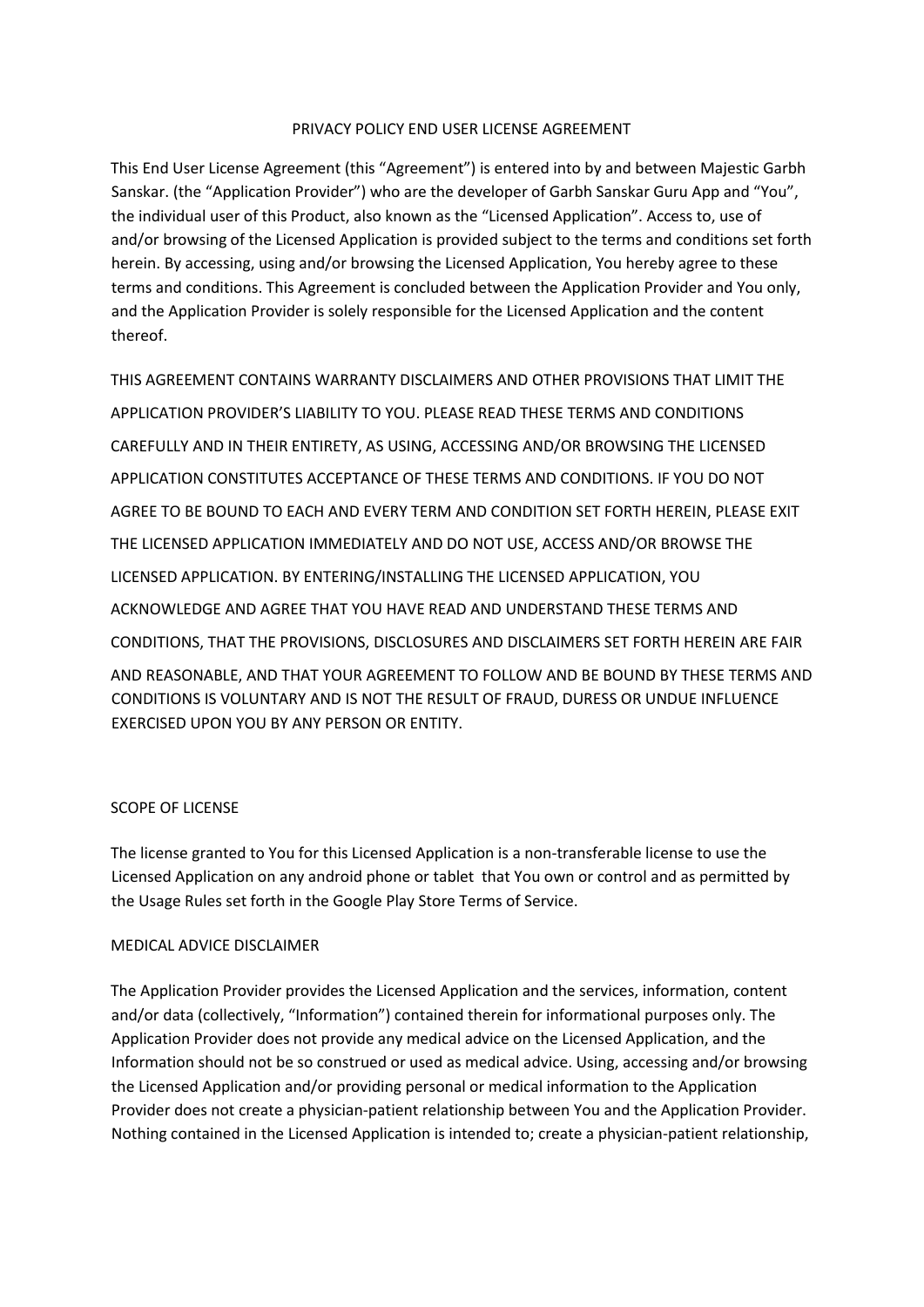replace the services of a licensed trained physician or health professional, or to be a substitute for medical advice of a physician or trained health professional licensed in your state. You should not rely on anything contained in the Licensed Application, and You should consult a physician/Doctor licensed in your state in all matters relating to your health. You hereby agree that You shall not make any health or medical related decision based in whole or in part on anything contained in the Licensed Application.

# ADVICE DISCLAIMER

You hereby acknowledge that nothing contained in the Licensed Application shall constitute professional advice of any nature and that no professional relationship of any kind is created between You and the Application Provider. You hereby agree that You shall not make any decision based in whole or in part on anything contained in the Licensed Application.

### INFORMATION DISCLAIMER

The opinions expressed in the Licensed Application are not necessarily the opinions of the Application Provider and do not necessarily reflect the opinion of its affiliates, agents creators or licensors.

Any opinions of the Application Provider on the Licensed Application are or have been rendered based on specific facts, under certain conditions, and subject to certain assumptions, and may not and should not be used or relied upon for any other purpose, including, but not limited to, for use in or in connection with any medical decisions or treatment.

The Information in the Licensed Application may be changed without notice and is not guaranteed to be complete, correct, timely, current or up-to-date. Similar to any printed materials, the Information may become out-of-date. The Application Provider undertakes no obligation to update any Information on the Licensed Application; provided, however, that the Application Provider may update the Information at any time without notice in the Application Provider's sole and absolute discretion. The Application Provider reserves the right to make alterations or deletions to the Information at any time without notice.

PROMINENT DISCIOSURE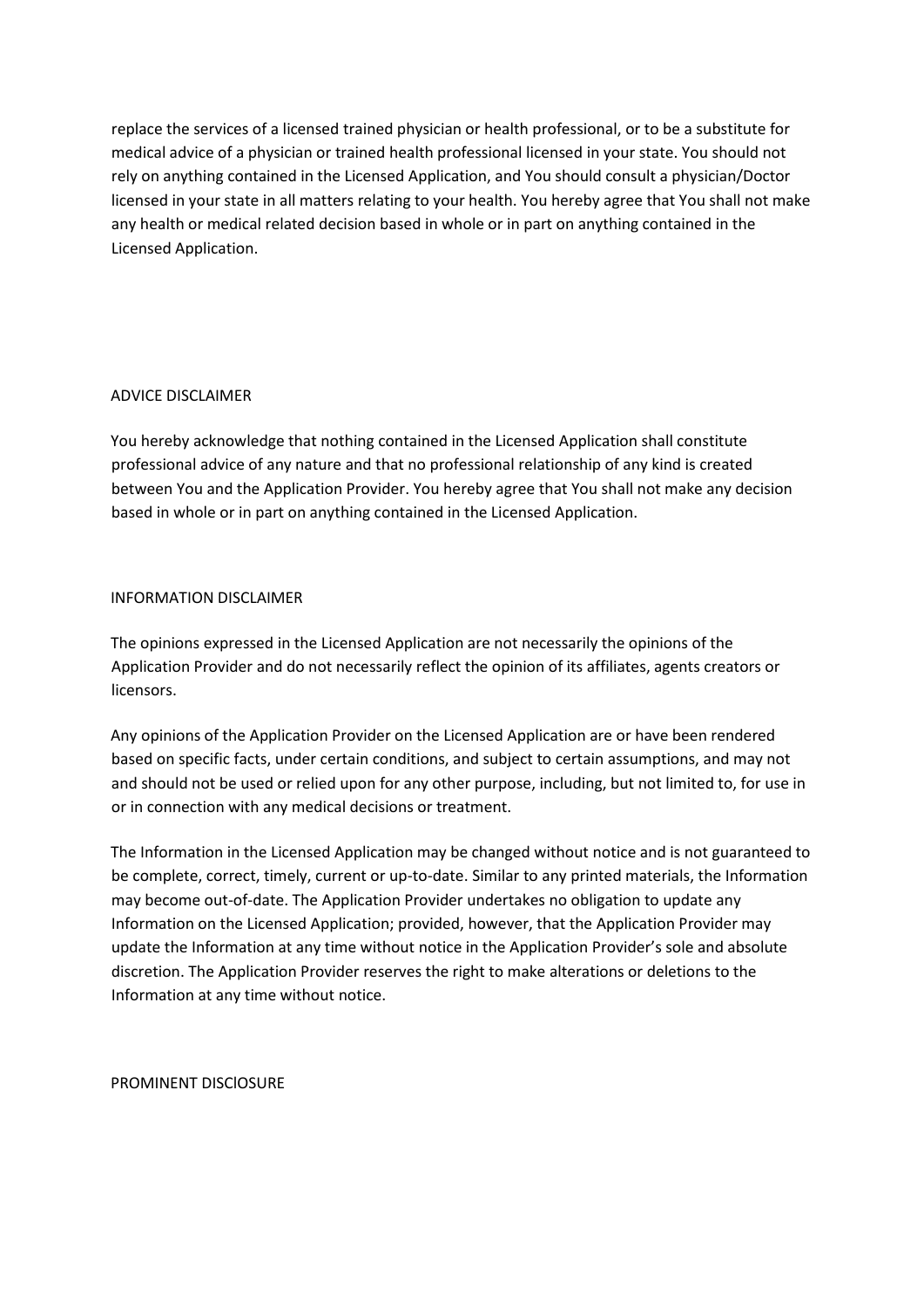This app collects mobile number and email id to provide login, forgot password and to locate an account in case user looses credentials. Mobile number can also be used to provide personalized support in case of any query related to services offered by an app.

# POSTING GUIDELINES

The Licensed Application provides for the use of a password for You to protect your personal information. However the Application Provider does not represent or warranty that the password cannot be broken and your personal information become available to third parties. The uploading, emailing, or otherwise making available any information contained in the Licensed Application to a third party is the sole responsibility of You.

You are responsible for the content You enter into the Licensed Application. You may not impersonate any other person through the use of the Licensed Application. You may not use the Licensed Application to distribute content, information or information that is obscene, defamatory, threatening, fraudulent, invasive of another person's privacy rights, or is otherwise unlawful. You may not include content that infringes the intellectual property rights of any other person or entity. You may not include any content that contains any computer viruses or any other code designed to disrupt, damage, or limit the functioning of any computer software or hardware.

By submitting or including content on the Licensed Application, You grant the Application Provider and any company substantially under the control of the Application Provider, the right to remove any content or comment that, in Application Provider's sole judgment, does not comply with the terms and conditions of this Agreement or is otherwise objectionable. You also grant the Application Provider and any company substantially under the control of Application Provider the right to modify, adapt, and edit any content.

# DISCLAIMER OF ALL WARRANTIES

The Information made available on the Licensed Application is provided on an "AS IS" and "AS AVAILABLE" basis without warranties of any kind, either express or implied, including, without limitation, warranties of title, non-infringement, and implied warranties of merchantability or fitness for a particular purpose. Without limiting the generality of the foregoing, the Application Provider makes no warranty, representation or guaranty as to the content, sequence, accuracy, timeliness or completeness of the Information, that the Information may be relied upon for any reason or that the Information will be uninterrupted or error free or that any defects can or will be corrected.

Without limiting the generality of the foregoing, the Application Provider makes no representations or warranties with respect to any Information offered or provided within or through the Licensed Application regarding information or treatment of medical conditions, action, or application of medication.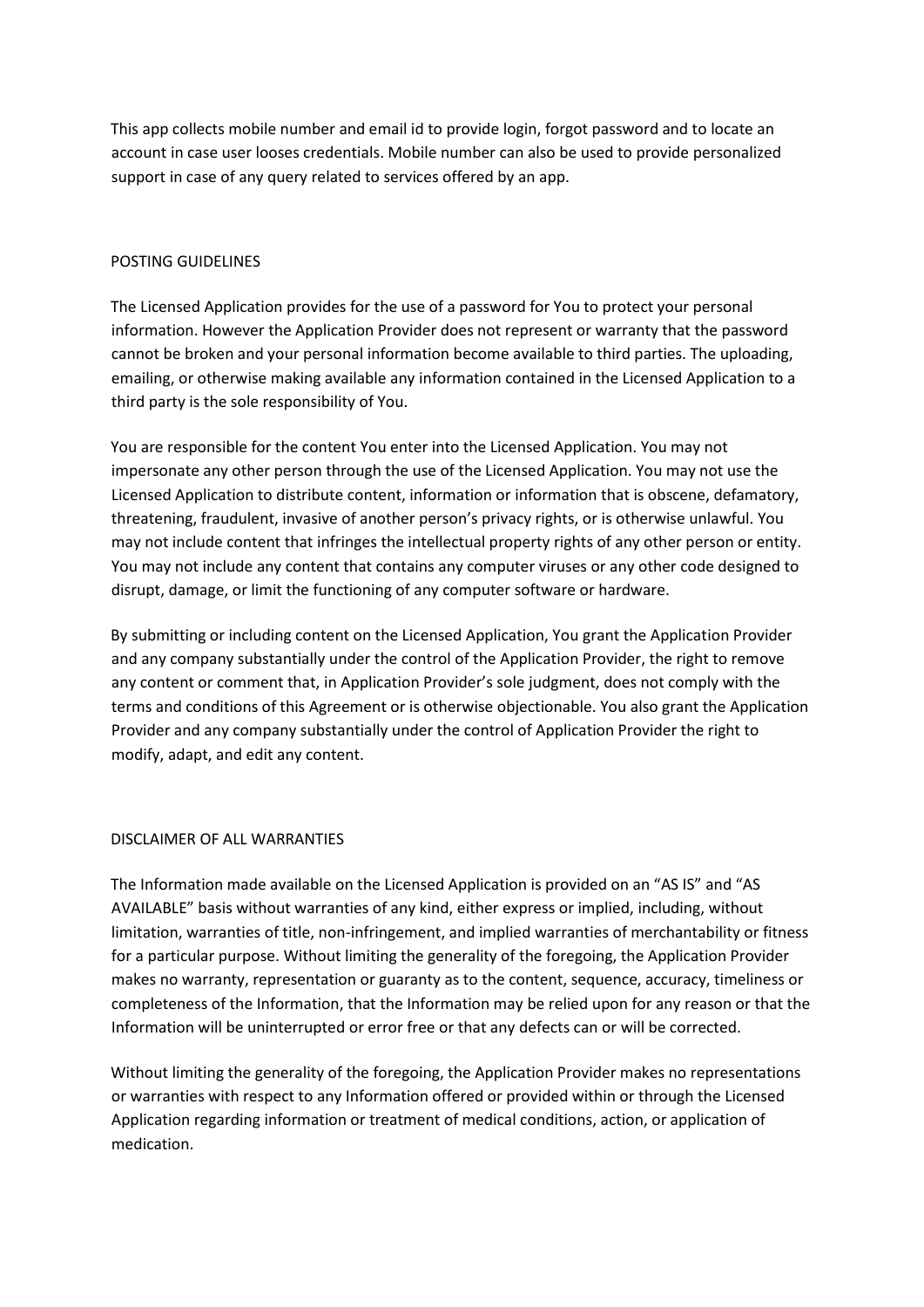Under no circumstances, as a result of your use of the Licensed Application, will the Application Provider be liable to You or to any other person for any direct, indirect, special, incidental, exemplary, consequential or other damages under any legal theory, including, without limitation, tort, contract, strict liability or otherwise, even if advised of the possibility of such damages. Without limiting the generality of the foregoing, the Application Provider shall have absolutely no liability in connection with the Licensed Application for:

- 1. damages as a result of failure of performance, delays in operation or transmission, non-delivery of information, deletions of files, mistakes, defects, errors, interruptions or computer failure or malfunction;
- 2. any loss or injury caused, in whole or in part, by the Application Provider's actions, omissions, or negligence, or for contingencies beyond the Application Provider's control, in procuring, compiling, or delivering the Information;
- 3. any errors, omissions, or inaccuracies in the Information regardless of how caused, or delays or interruptions in delivery of the Information;
- 4. any decision made or action taken or not taken in reliance upon the Information. or

# GENERAL DISCLAIMER

- Content of the App is based on ancient scriptures, culture, scientific surveys and inputs from domain experts
- Data submitted by you can be used to communicate to you for information, event notification in future
- Majestic GarbhSanskar would be the sole proprietor of all the material provided in
	- Application. Sharing of the material provided by App (Online or Offline) is strictly prohibited.
- Any information provided in App should not be taken as a medical advice; consult your doctor in all matters relating to your health.
- There would be delay in service in case of any issue occurs because of third party services lie YouTube.
- Fees once paid would not be refundable in any circumstances.
- Majestic Garbh Sanskar may terminate the service of user in case of misconduct. In such situation, Majestic Garbh Sanskar is not liable for refund of the amount paid by user.
- Installing an app does not guarantee to have desired baby. Having the qualities as per your expectation required utmost care, and that depends on many other factors. Majestic Team would only help you to follow the process though App.
- "Icchit Santan" phrase has nothing to do with gender of baby, Meaning of "Icchit Santan(Desired baby )" is a baby with specific qualities.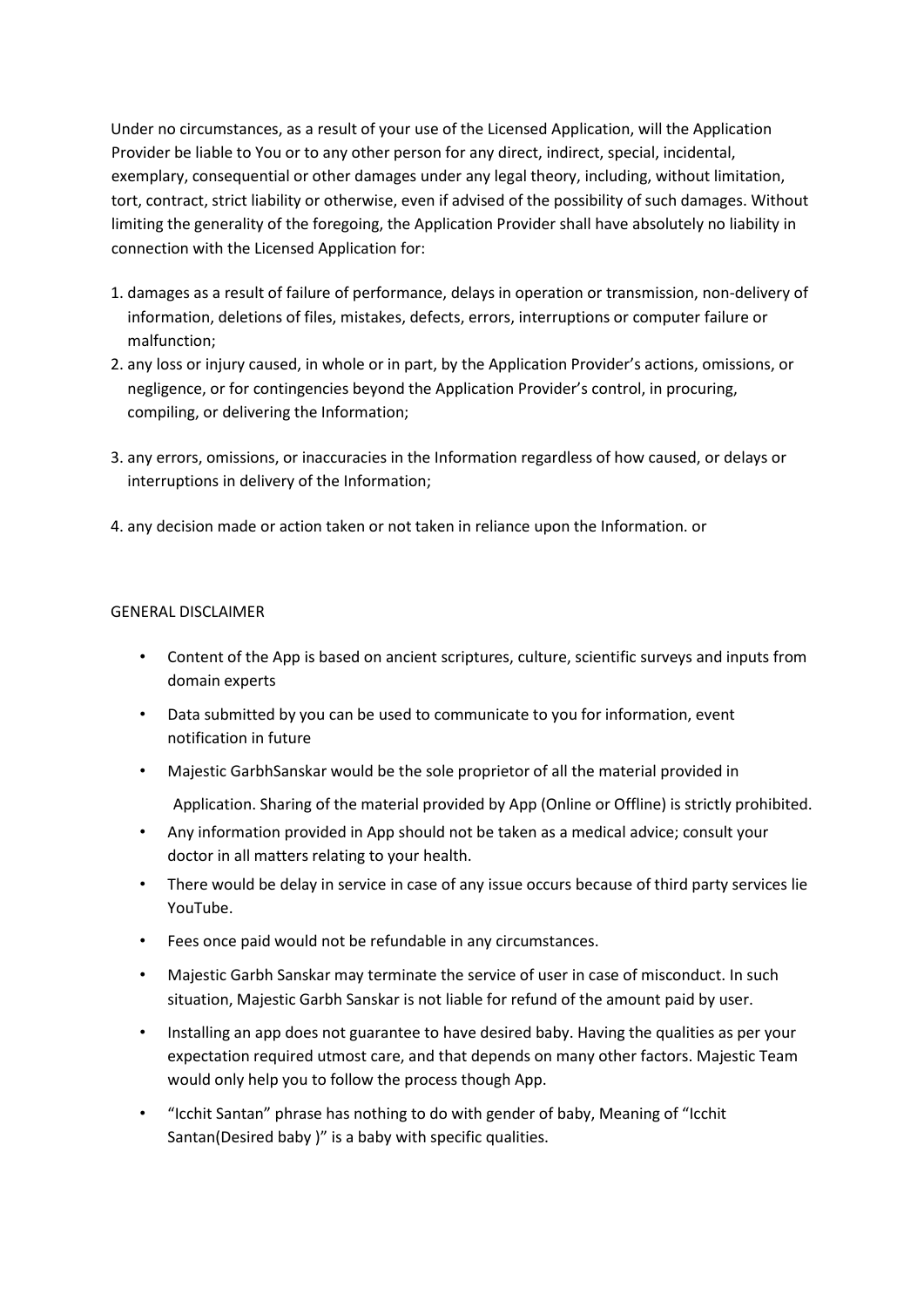#### PRODUCT CLAIMS

You and the Application Provider acknowledge that the Application Provider , not Majestic Garbh

Sanskar, is responsible for addressing any claims You or any third party may have relating to the Licensed Application, or the your possession and/or use of the Licensed Application, including but not limited to: (i) product liability claims; (ii) any claim that the Licensed Application fails to conforms to any applicable legal or regulatory requirement; and (iii) claims arising under consumer protection or similar legislation.

### RESERVATION OF INTELLECTUAL PROPERTY RIGHTS

The Licensed Application is protected by Intellectual Property right, India. The Application Provider hereby reserves any and all intellectual property rights in the Licensed Application. You and the Application Provider acknowledge that, in the event of any third party claim that the Licensed Application or Your possession and use of the Licensed Application infringes that third party's intellectual property rights, the Application Provider, not Majestic Garbh Sanskar, will be solely responsible for the investigation, defense, settlement and discharge of any such intellectual property infringement claim.

Content used in the application is for educational purposes only. Actual images, videos, audios and text represented in application belongs to their legitimate owners.

#### INDEMNIFICATION

You agree to indemnify and hold the Application Provider harmless from any claim or demand, including attorneys' fees, made by any third party as a result of (1) any content posted or made available by You on this Licensed Application, (2) any violation of law that occurs by You through the Licensed Application, and/or (3) anything You do using the Licensed Application and/or the Information contained therein.

### INVALIDITY

If any provision of this Agreement is held to be invalid or unenforceable in whole or in part in any jurisdiction, then that provision shall be deemed ineffective in such jurisdiction but shall have no effect on the enforceability of the remaining provisions.

GOVERNING LAW, CONSENT TO JURISDICTION AND LIMITATION ON CLAIMS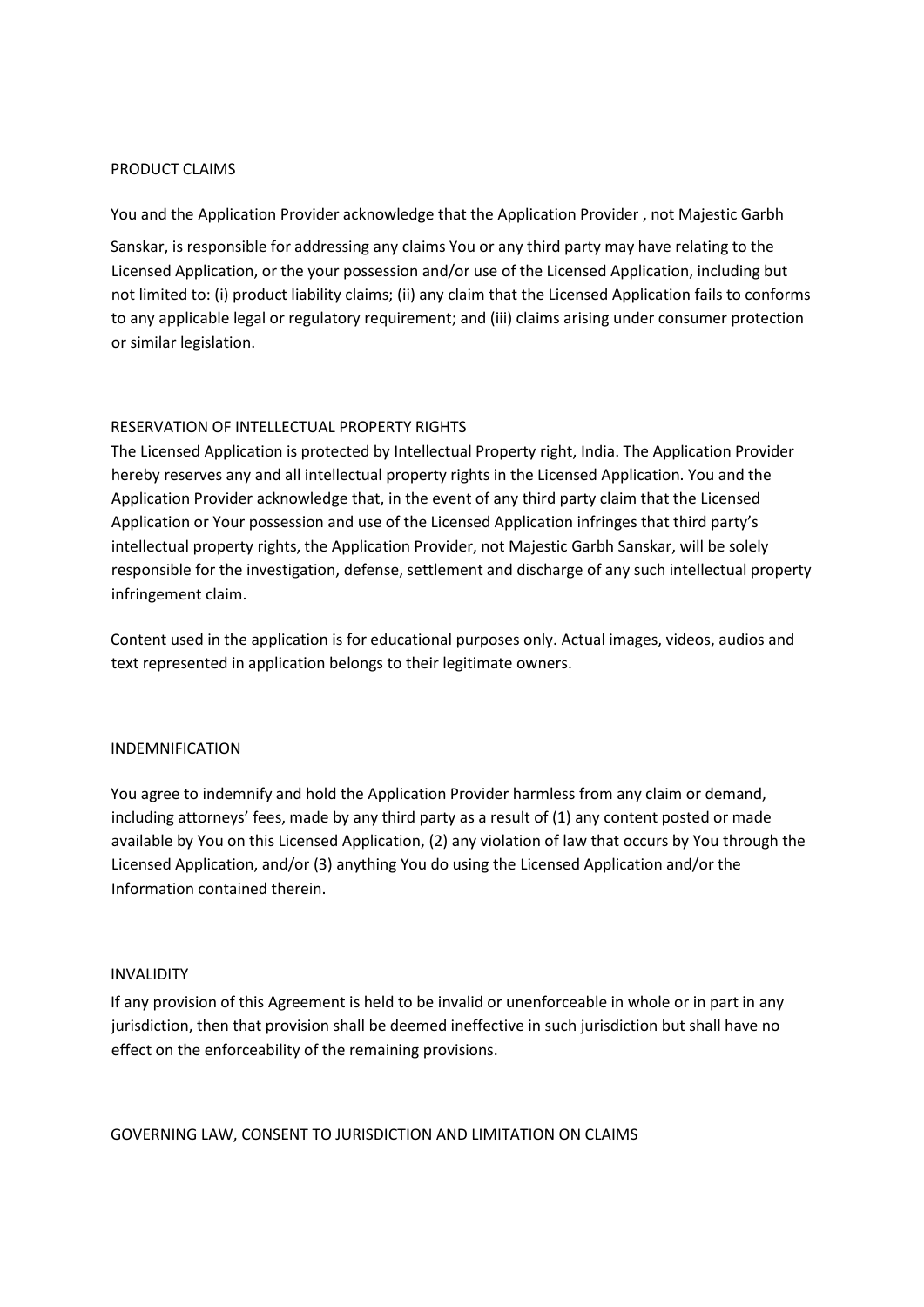This Agreement and your use of the Licensed Application, along with the Information contained therein, shall be governed by and construed in accordance with the laws of the State of Gujarat, India without regard to conflict of laws principles, and You agree to submit to the jurisdiction of courts in the Ahmedabad, Gujarat, India. You further agree that any claims or causes of action arising out of or related to this Agreement and the Licensed Application, along with the Information contained therein, shall be filed within one (1) year after such claim or cause of action arose, or such claim or cause of action shall be forever barred.

# LEGAL COMPLIANCE

You represent and warrant that (i) You are not located in a country that is subject to a Indian Government embargo, or that has been designated by the Indian Government as a "terrorist supporting" country; and (ii) You are not listed on any Indian Government list of prohibited or restricted parties.

### ENTIRE AGREEMENT

You hereby acknowledge that this Agreement represents the entire understanding between You and the Application Provider concerning your use of the Licensed Application and the Information contained therein.

### MODIFICATION

The Application Provider may, in the Application Provider's sole and absolute discretion, modify the terms and conditions of this Agreement in whole or in party at any time for any reason without any notice to You, whether prior or otherwise. Such modified terms and conditions shall supersede these terms and conditions and shall become binding when published on the Licensed Application.

### WAIVER

The Application Provider's failure to exercise or enforce any right or provision of this Agreement shall not be deemed to be a waiver of such right or provision.

THE LICENSED APPLICATION AND THE INFORMATION CONTAINED THEREIN IS MADE AVAILABLE BY THE APPLICATION PROVIDER FOR EDUCATIONAL PURPOSES ONLY AND IS NOT INTENDED TO PROVIDE MEDICAL ADVICE. BY ACCESSING THE LICENSED APPLICATION, YOU UNDERSTAND AND